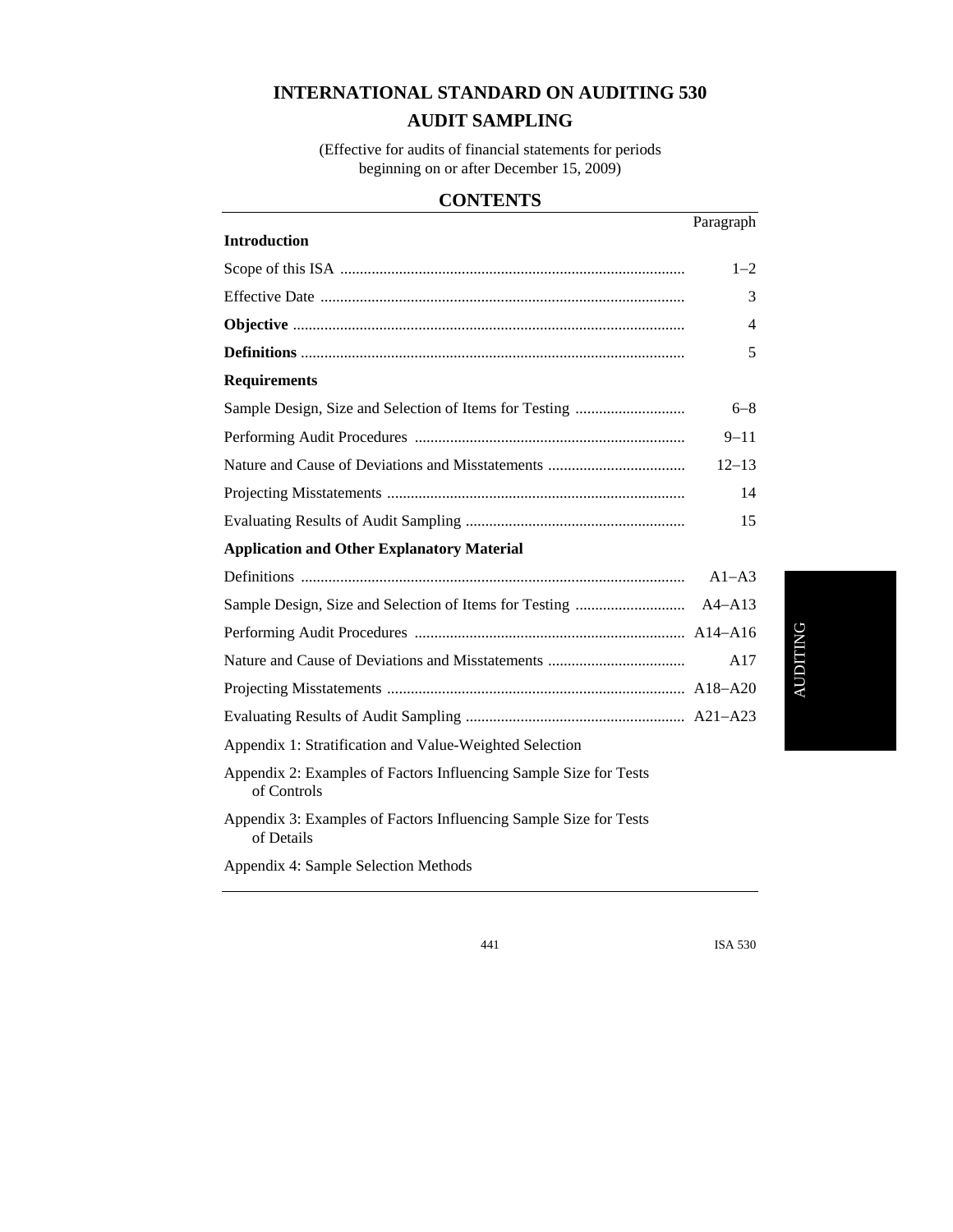International Standard on Auditing (ISA) 530, "Audit Sampling" should be read in conjunction with ISA 200, "Overall Objectives of the Independent Auditor and the Conduct of an Audit in Accordance with International Standards on Auditing."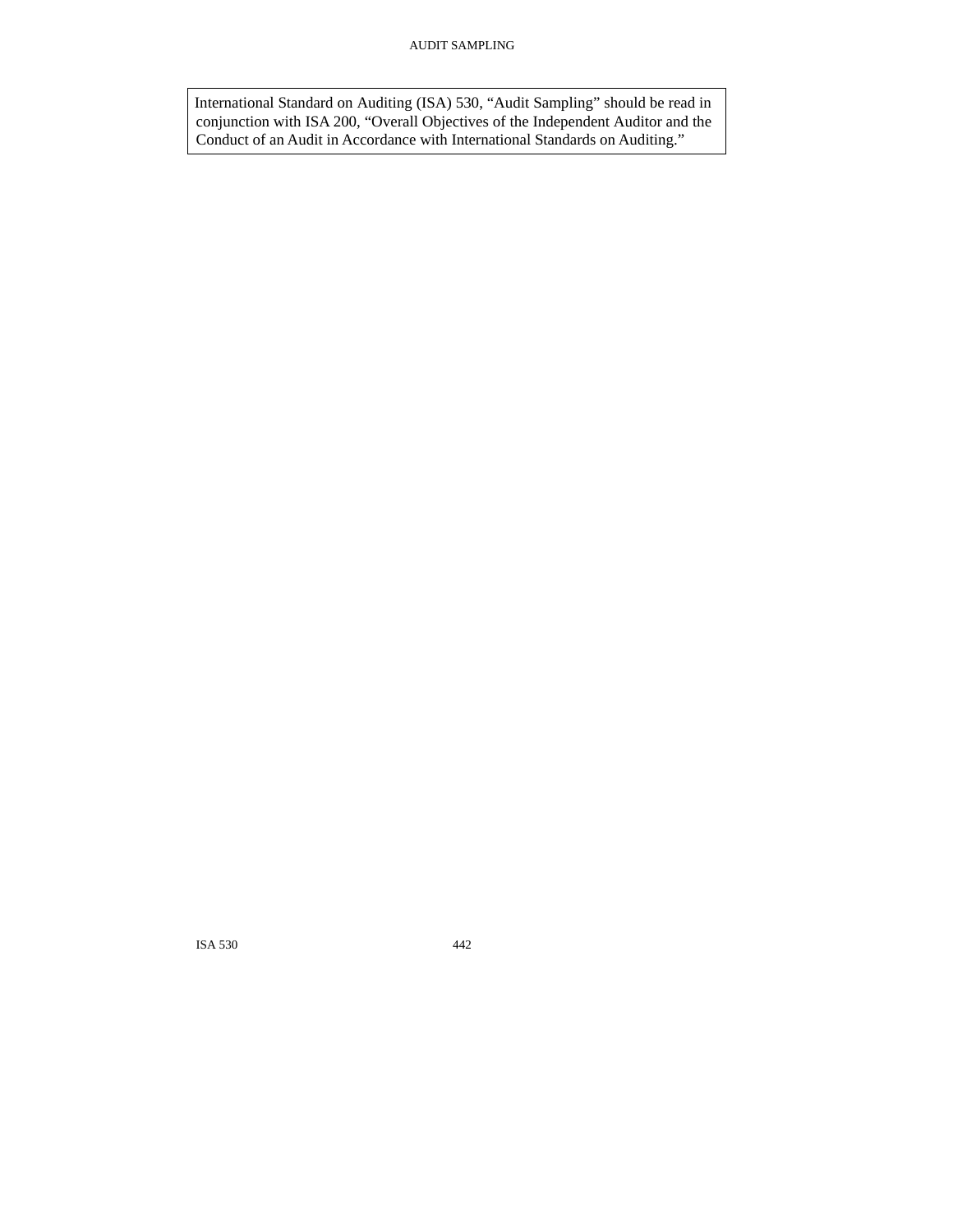# **Introduction**

#### **Scope of this ISA**

- 1. This International Standard on Auditing (ISA) applies when the auditor has decided to use audit sampling in performing audit procedures. It deals with the auditor's use of statistical and non-statistical sampling when designing and selecting the audit sample, performing tests of controls and tests of details, and evaluating the results from the sample.
- 2. This ISA complements ISA  $500<sup>1</sup>$ , which deals with the auditor's responsibility to design and perform audit procedures to obtain sufficient appropriate audit evidence to be able to draw reasonable conclusions on which to base the auditor's opinion*.* ISA 500 provides guidance on the means available to the auditor for selecting items for testing, of which audit sampling is one means.

#### **Effective Date**

3. This ISA is effective for audits of financial statements for periods beginning on or after December 15, 2009.

#### **Objective**

4. The objective of the auditor, when using audit sampling, is to provide a reasonable basis for the auditor to draw conclusions about the population from which the sample is selected.

### **Definitions**

- 5. For purposes of the ISAs, the following terms have the meanings attributed below:
	- (a) Audit sampling (sampling) The application of audit procedures to less than 100% of items within a population of audit relevance such that all sampling units have a chance of selection in order to provide the auditor with a reasonable basis on which to draw conclusions about the entire population.
	- (b) Population The entire set of data from which a sample is selected and about which the auditor wishes to draw conclusions.
	- (c) Sampling risk The risk that the auditor's conclusion based on a sample may be different from the conclusion if the entire population were subjected to the same audit procedure. Sampling risk can lead to two types of erroneous conclusions:
		- (i) In the case of a test of controls, that controls are more effective than they actually are, or in the case of a test of



443 ISA 530

AUDITING

**AUDITING** 

 $\frac{1}{1}$ ISA 500, "Audit Evidence."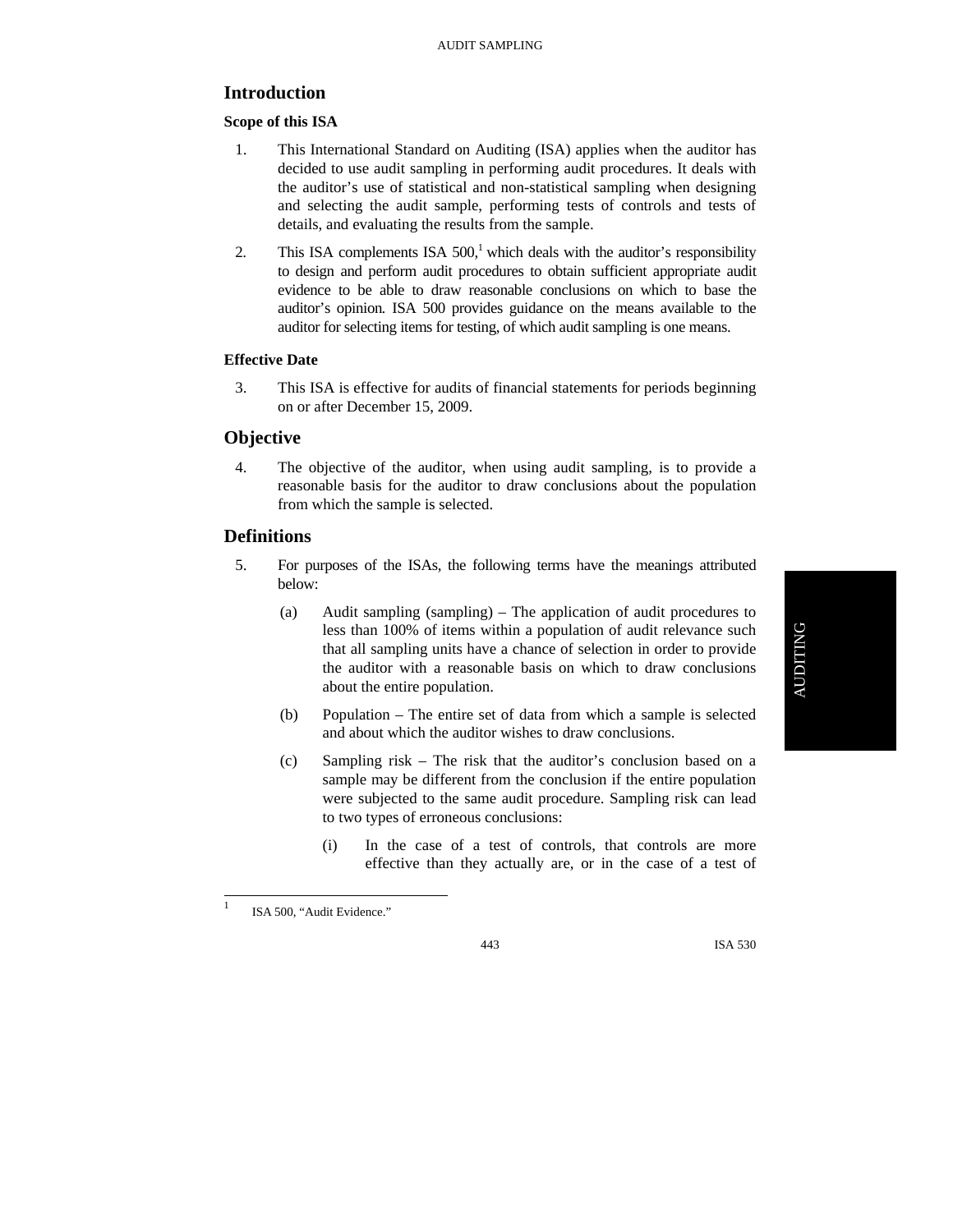details, that a material misstatement does not exist when in fact it does. The auditor is primarily concerned with this type of erroneous conclusion because it affects audit effectiveness and is more likely to lead to an inappropriate audit opinion.

- (ii) In the case of a test of controls, that controls are less effective than they actually are, or in the case of a test of details, that a material misstatement exists when in fact it does not. This type of erroneous conclusion affects audit efficiency as it would usually lead to additional work to establish that initial conclusions were incorrect.
- (d) Non-sampling risk The risk that the auditor reaches an erroneous conclusion for any reason not related to sampling risk. (Ref: Para. A1)
- (e) Anomaly A misstatement or deviation that is demonstrably not representative of misstatements or deviations in a population.
- (f) Sampling unit The individual items constituting a population. (Ref: Para. A2)
- (g) Statistical sampling An approach to sampling that has the following characteristics:
	- (i) Random selection of the sample items; and
	- (ii) The use of probability theory to evaluate sample results, including measurement of sampling risk.

A sampling approach that does not have characteristics (i) and (ii) is considered non-statistical sampling.

- (h) Stratification The process of dividing a population into subpopulations, each of which is a group of sampling units which have similar characteristics (often monetary value).
- (i) Tolerable misstatement A monetary amount set by the auditor in respect of which the auditor seeks to obtain an appropriate level of assurance that the monetary amount set by the auditor is not exceeded by the actual misstatement in the population. (Ref: Para. A3)
- (j) Tolerable rate of deviation A rate of deviation from prescribed internal control procedures set by the auditor in respect of which the auditor seeks to obtain an appropriate level of assurance that the rate of deviation set by the auditor is not exceeded by the actual rate of deviation in the population.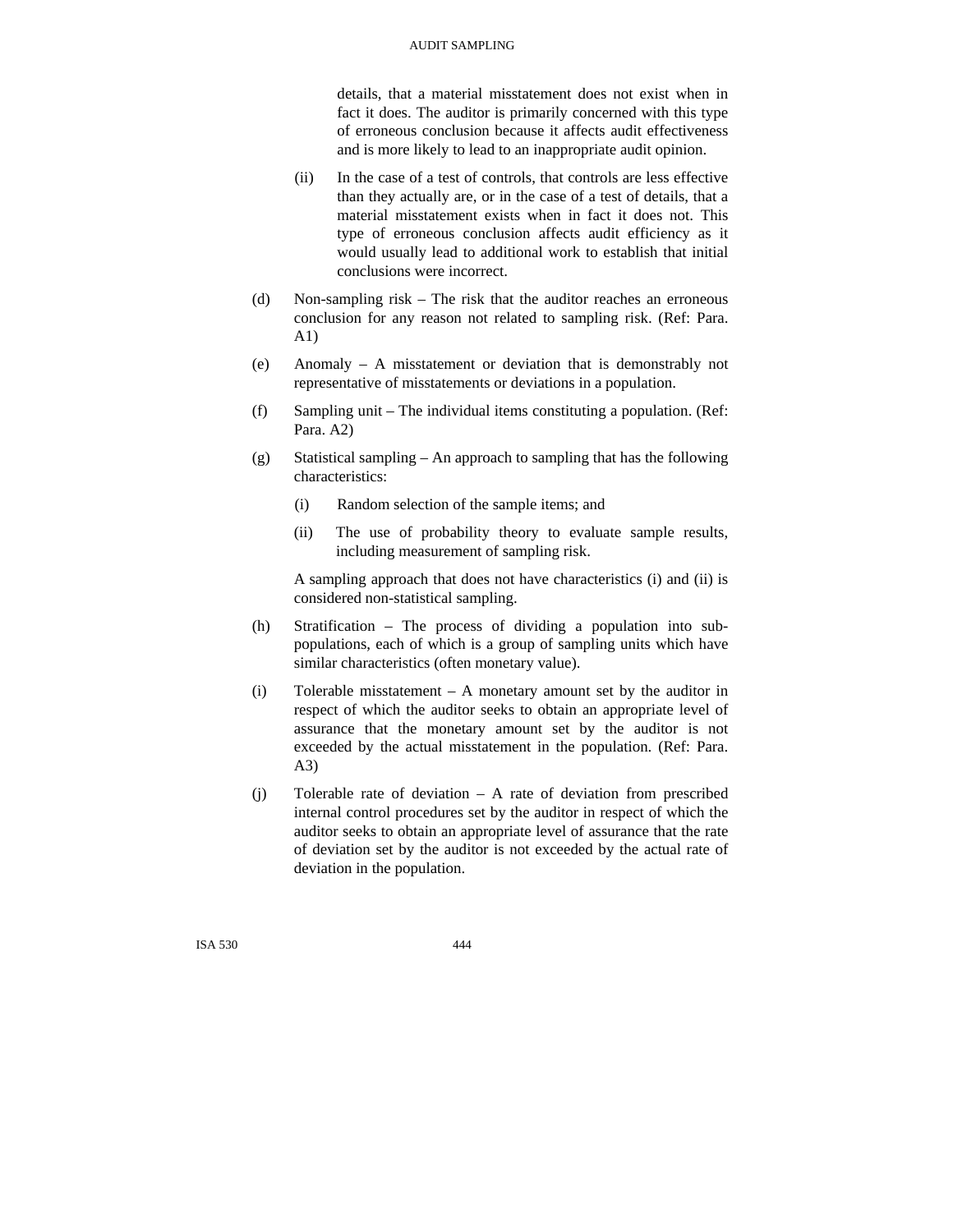## **Requirements**

#### **Sample Design, Size, and Selection of Items for Testing**

- 6. When designing an audit sample, the auditor shall consider the purpose of the audit procedure and the characteristics of the population from which the sample will be drawn. (Ref: Para. A4–A9)
- 7. The auditor shall determine a sample size sufficient to reduce sampling risk to an acceptably low level. (Ref: Para. A10–A11)
- 8. The auditor shall select items for the sample in such a way that each sampling unit in the population has a chance of selection. (Ref: Para. A12–A13)

#### **Performing Audit Procedures**

- 9. The auditor shall perform audit procedures, appropriate to the purpose, on each item selected.
- 10. If the audit procedure is not applicable to the selected item, the auditor shall perform the procedure on a replacement item. (Ref: Para. A14)
- 11. If the auditor is unable to apply the designed audit procedures, or suitable alternative procedures, to a selected item, the auditor shall treat that item as a deviation from the prescribed control, in the case of tests of controls, or a misstatement, in the case of tests of details. (Ref: Para. A15–A16)

#### **Nature and Cause of Deviations and Misstatements**

- 12. The auditor shall investigate the nature and cause of any deviations or misstatements identified, and evaluate their possible effect on the purpose of the audit procedure and on other areas of the audit. (Ref: Para. A17)
- 13. In the extremely rare circumstances when the auditor considers a misstatement or deviation discovered in a sample to be an anomaly, the auditor shall obtain a high degree of certainty that such misstatement or deviation is not representative of the population. The auditor shall obtain this degree of certainty by performing additional audit procedures to obtain sufficient appropriate audit evidence that the misstatement or deviation does not affect the remainder of the population.

#### **Projecting Misstatements**

14. For tests of details, the auditor shall project misstatements found in the sample to the population. (Ref: Para. A18–A20)

#### **Evaluating Results of Audit Sampling**

- 15. The auditor shall evaluate:
	- (a) The results of the sample; and (Ref: Para. A21–A22)

445 ISA 530

AUDITING

**AUDITING**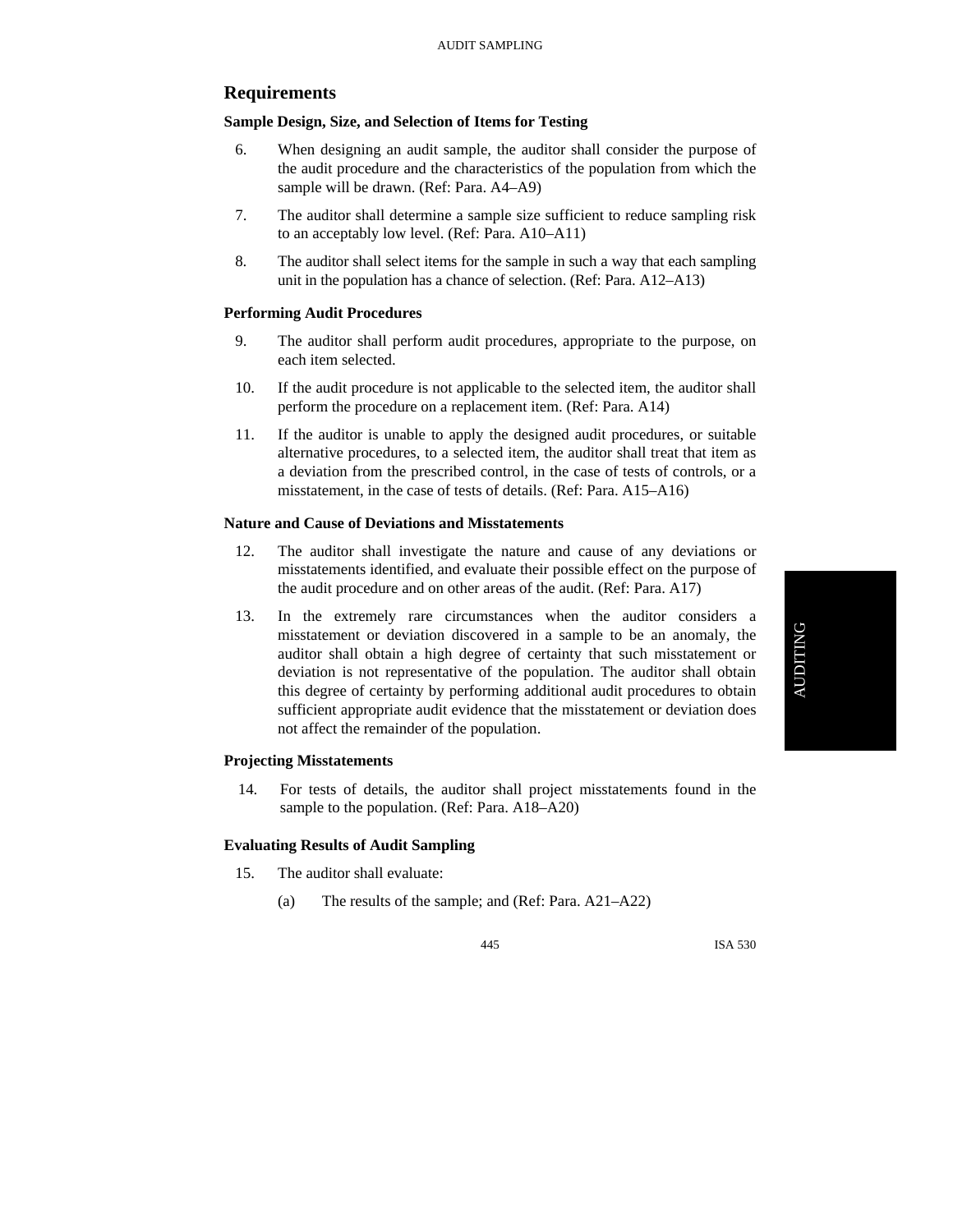(b) Whether the use of audit sampling has provided a reasonable basis for conclusions about the population that has been tested. (Ref: Para. A23)

\*\*\*

#### **Application and Other Explanatory Material**

#### **Definitions**

*Non-Sampling Risk* (Ref: Para. 5(d))

A1. Examples of non-sampling risk include use of inappropriate audit procedures, or misinterpretation of audit evidence and failure to recognize a misstatement or deviation.

#### *Sampling Unit* (Ref: Para. 5(f))

A2. The sampling units might be physical items (for example, checks listed on deposit slips, credit entries on bank statements, sales invoices or debtors' balances) or monetary units.

#### *Tolerable Misstatement* (Ref: Para. 5(i))

A3. When designing a sample, the auditor determines tolerable misstatement in order to address the risk that the aggregate of individually immaterial misstatements may cause the financial statements to be materially misstated and provide a margin for possible undetected misstatements. Tolerable misstatement is the application of performance materiality, as defined in ISA  $320<sub>1</sub><sup>2</sup>$  to a particular sampling procedure. Tolerable misstatement may be the same amount or an amount lower than performance materiality.

#### **Sample Design, Size, and Selection of Items for Testing**

*Sample Design* (Ref: Para. 6)

- A4. Audit sampling enables the auditor to obtain and evaluate audit evidence about some characteristic of the items selected in order to form or assist in forming a conclusion concerning the population from which the sample is drawn. Audit sampling can be applied using either non-statistical or statistical sampling approaches.
- A5. When designing an audit sample, the auditor's consideration includes the specific purpose to be achieved and the combination of audit procedures that is likely to best achieve that purpose. Consideration of the nature of the audit evidence sought and possible deviation or misstatement conditions or other characteristics relating to that audit evidence will assist the auditor in defining what constitutes a deviation or misstatement and what population to use for

 $\frac{1}{2}$ ISA 320, "Materiality in Planning and Performing an Audit," paragraph 9.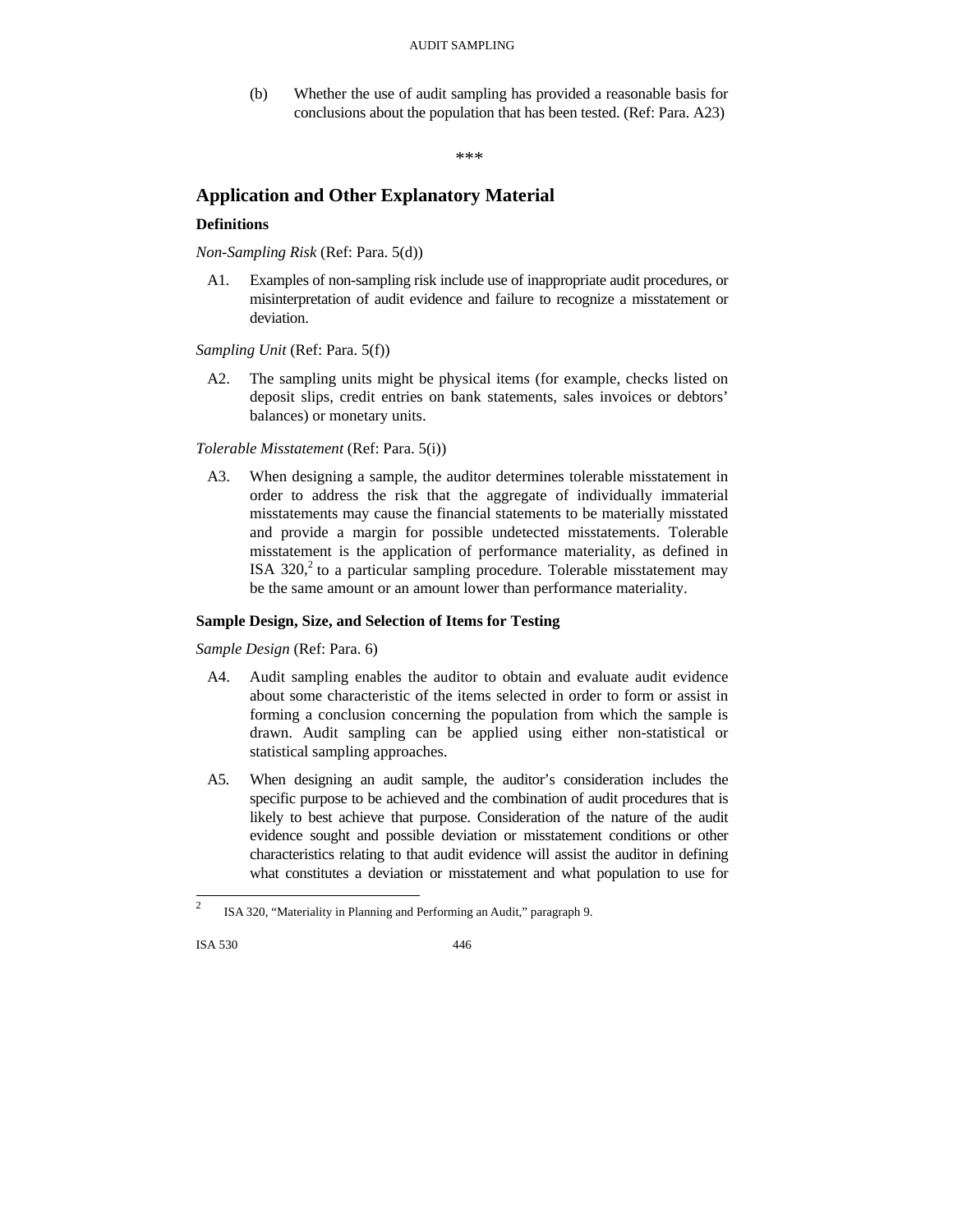sampling. In fulfilling the requirement of paragraph 10 of ISA 500, when performing audit sampling, the auditor performs audit procedures to obtain evidence that the population from which the audit sample is drawn is complete.

- A6. The auditor's consideration of the purpose of the audit procedure, as required by paragraph 6, includes a clear understanding of what constitutes a deviation or misstatement so that all, and only those, conditions that are relevant to the purpose of the audit procedure are included in the evaluation of deviations or projection of misstatements. For example, in a test of details relating to the existence of accounts receivable, such as confirmation, payments made by the customer before the confirmation date but received shortly after that date by the client, are not considered a misstatement. Also, a misposting between customer accounts does not affect the total accounts receivable balance. Therefore, it may not be appropriate to consider this a misstatement in evaluating the sample results of this particular audit procedure, even though it may have an important effect on other areas of the audit, such as the assessment of the risk of fraud or the adequacy of the allowance for doubtful accounts.
- A7. In considering the characteristics of a population, for tests of controls, the auditor makes an assessment of the expected rate of deviation based on the auditor's understanding of the relevant controls or on the examination of a small number of items from the population. This assessment is made in order to design an audit sample and to determine sample size. For example, if the expected rate of deviation is unacceptably high, the auditor will normally decide not to perform tests of controls. Similarly, for tests of details, the auditor makes an assessment of the expected misstatement in the population. If the expected misstatement is high, 100% examination or use of a large sample size may be appropriate when performing tests of details.
- A8. In considering the characteristics of the population from which the sample will be drawn, the auditor may determine that stratification or valueweighted selection is appropriate. Appendix 1 provides further discussion on stratification and value-weighted selection.
- A9. The decision whether to use a statistical or non-statistical sampling approach is a matter for the auditor's judgment; however, sample size is not a valid criterion to distinguish between statistical and non-statistical approaches.

*Sample Size* (Ref: Para. 7)

- A10. The level of sampling risk that the auditor is willing to accept affects the sample size required. The lower the risk the auditor is willing to accept, the greater the sample size will need to be.
- A11. The sample size can be determined by the application of a statistically-based formula or through the exercise of professional judgment. Appendices 2 and 3 indicate the influences that various factors typically have on the determination of sample size. When circumstances are similar, the effect on sample size of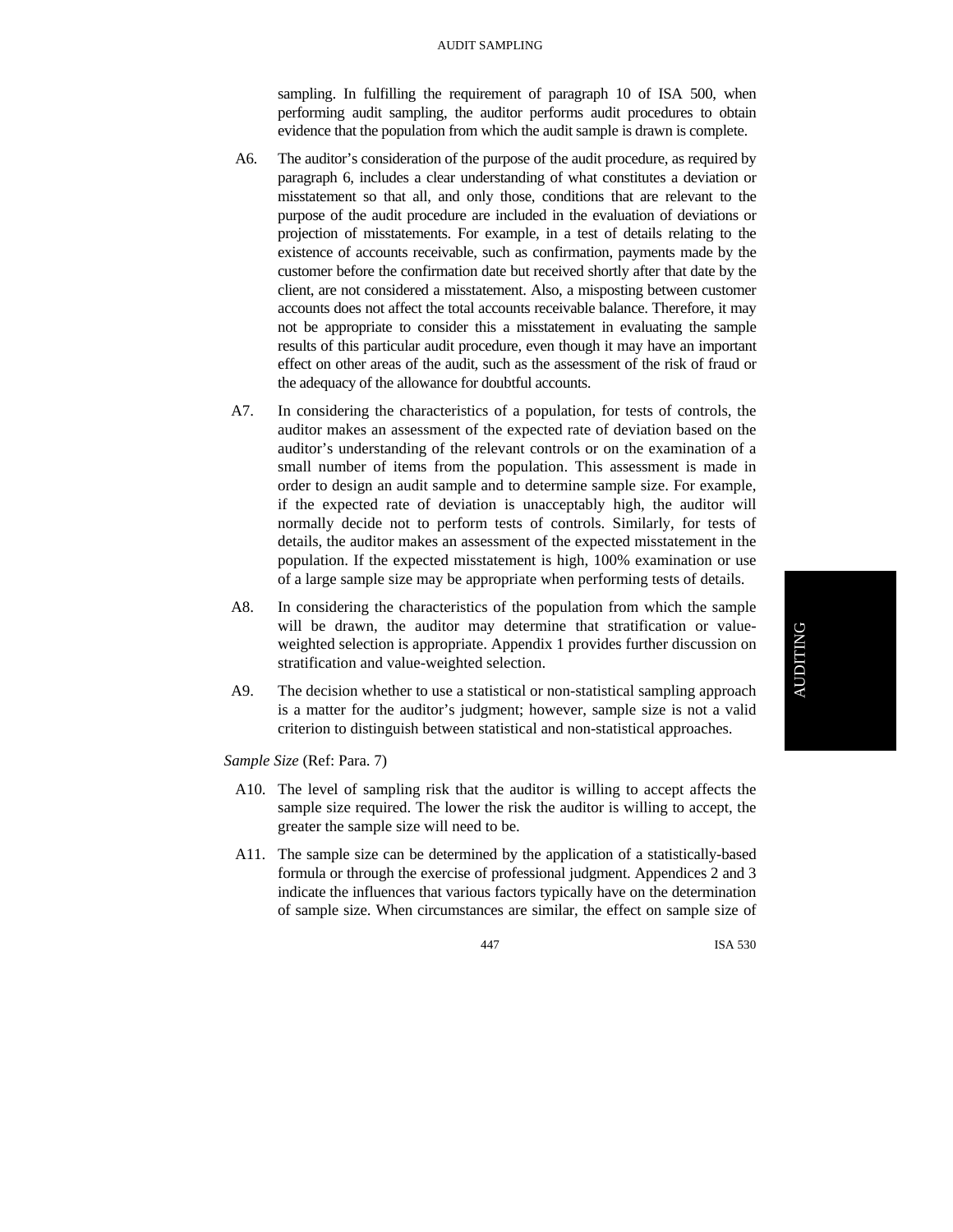factors such as those identified in Appendices 2 and 3 will be similar regardless of whether a statistical or non-statistical approach is chosen.

#### *Selection of Items for Testing* (Ref: Para. 8)

- A12. With statistical sampling, sample items are selected in a way that each sampling unit has a known probability of being selected. With non-statistical sampling, judgment is used to select sample items. Because the purpose of sampling is to provide a reasonable basis for the auditor to draw conclusions about the population from which the sample is selected, it is important that the auditor selects a representative sample, so that bias is avoided, by choosing sample items which have characteristics typical of the population.
- A13. The principal methods of selecting samples are the use of random selection, systematic selection and haphazard selection. Each of these methods is discussed in Appendix 4.

#### **Performing Audit Procedures** (Ref: Para. 10–11)

- A14. An example of when it is necessary to perform the procedure on a replacement item is when a voided check is selected while testing for evidence of payment authorization. If the auditor is satisfied that the check has been properly voided such that it does not constitute a deviation, an appropriately chosen replacement is examined.
- A15. An example of when the auditor is unable to apply the designed audit procedures to a selected item is when documentation relating to that item has been lost.
- A16. An example of a suitable alternative procedure might be the examination of subsequent cash receipts together with evidence of their source and the items they are intended to settle when no reply has been received in response to a positive confirmation request.

#### **Nature and Cause of Deviations and Misstatements** (Ref: Para. 12)

A17. In analyzing the deviations and misstatements identified, the auditor may observe that many have a common feature, for example, type of transaction, location, product line or period of time. In such circumstances, the auditor may decide to identify all items in the population that possess the common feature, and extend audit procedures to those items. In addition, such deviations or misstatements may be intentional, and may indicate the possibility of fraud.

#### **Projecting Misstatements** (Ref: Para. 14)

A18. The auditor is required to project misstatements for the population to obtain a broad view of the scale of misstatement but this projection may not be sufficient to determine an amount to be recorded.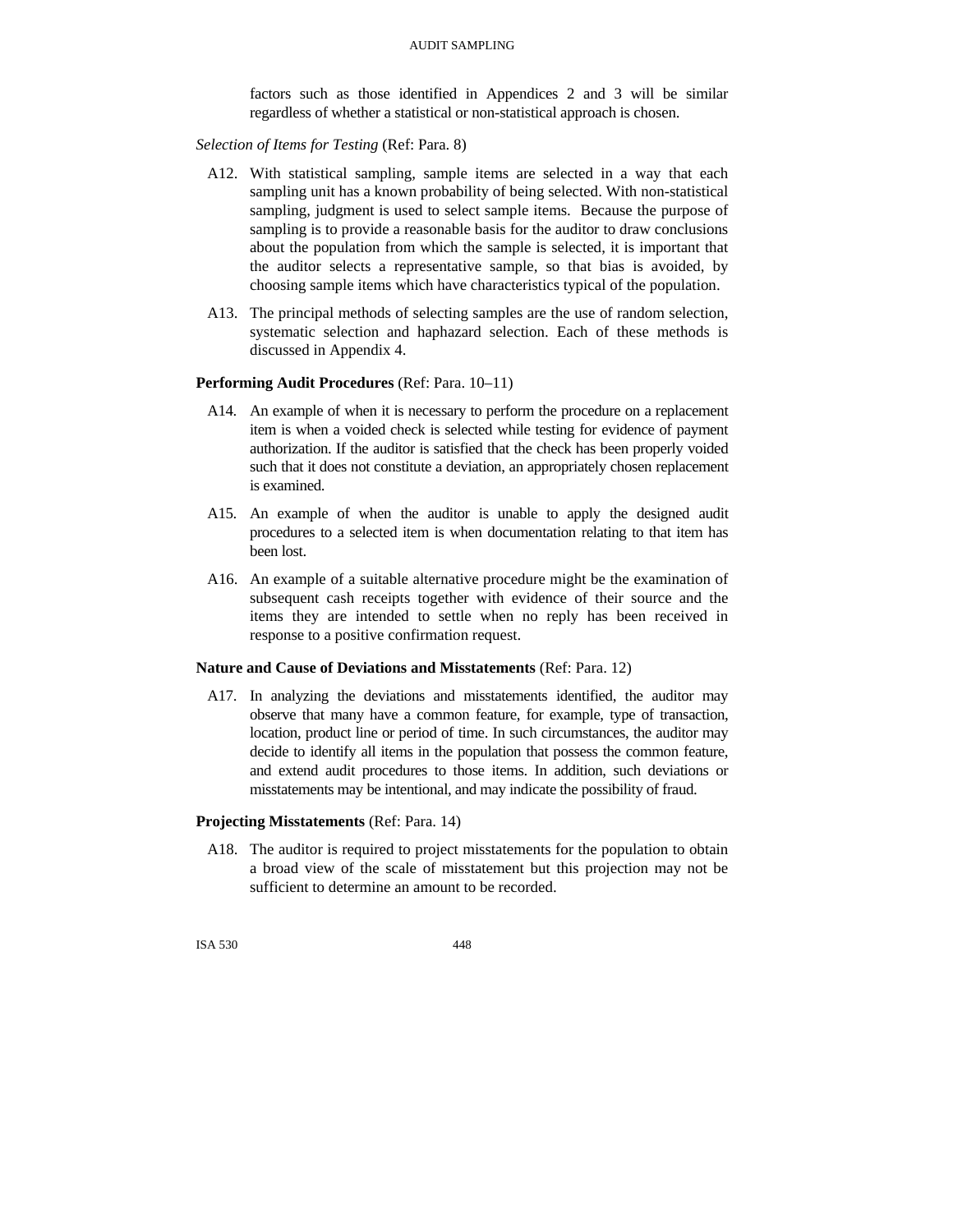- A19. When a misstatement has been established as an anomaly, it may be excluded when projecting misstatements to the population. However, the effect of any such misstatement, if uncorrected, still needs to be considered in addition to the projection of the non-anomalous misstatements.
- A20. For tests of controls, no explicit projection of deviations is necessary since the sample deviation rate is also the projected deviation rate for the population as a whole. ISA  $330<sup>3</sup>$  provides guidance when deviations from controls upon which the auditor intends to rely are detected.

#### **Evaluating Results of Audit Sampling** (Ref: Para. 15)

- A21. For tests of controls, an unexpectedly high sample deviation rate may lead to an increase in the assessed risk of material misstatement, unless further audit evidence substantiating the initial assessment is obtained. For tests of details, an unexpectedly high misstatement amount in a sample may cause the auditor to believe that a class of transactions or account balance is materially misstated, in the absence of further audit evidence that no material misstatement exists.
- A22. In the case of tests of details, the projected misstatement plus anomalous misstatement, if any, is the auditor's best estimate of misstatement in the population. When the projected misstatement plus anomalous misstatement, if any, exceeds tolerable misstatement, the sample does not provide a reasonable basis for conclusions about the population that has been tested. The closer the projected misstatement plus anomalous misstatement is to tolerable misstatement, the more likely that actual misstatement in the population may exceed tolerable misstatement. Also if the projected misstatement is greater than the auditor's expectations of misstatement used to determine the sample size, the auditor may conclude that there is an unacceptable sampling risk that the actual misstatement in the population exceeds the tolerable misstatement. Considering the results of other audit procedures helps the auditor to assess the risk that actual misstatement in the population exceeds tolerable misstatement, and the risk may be reduced if additional audit evidence is obtained.
- A23. If the auditor concludes that audit sampling has not provided a reasonable basis for conclusions about the population that has been tested, the auditor may:
	- Request management to investigate misstatements that have been identified and the potential for further misstatements and to make any necessary adjustments; or
	- Tailor the nature, timing and extent of those further audit procedures to best achieve the required assurance. For example, in the case of tests of controls, the auditor might extend the sample size, test an alternative control or modify related substantive procedures.

449 ISA 530

AUDITING

**AUDITING** 

 3 ISA 330, "The Auditor's Responses to Assessed Risks," paragraph 17.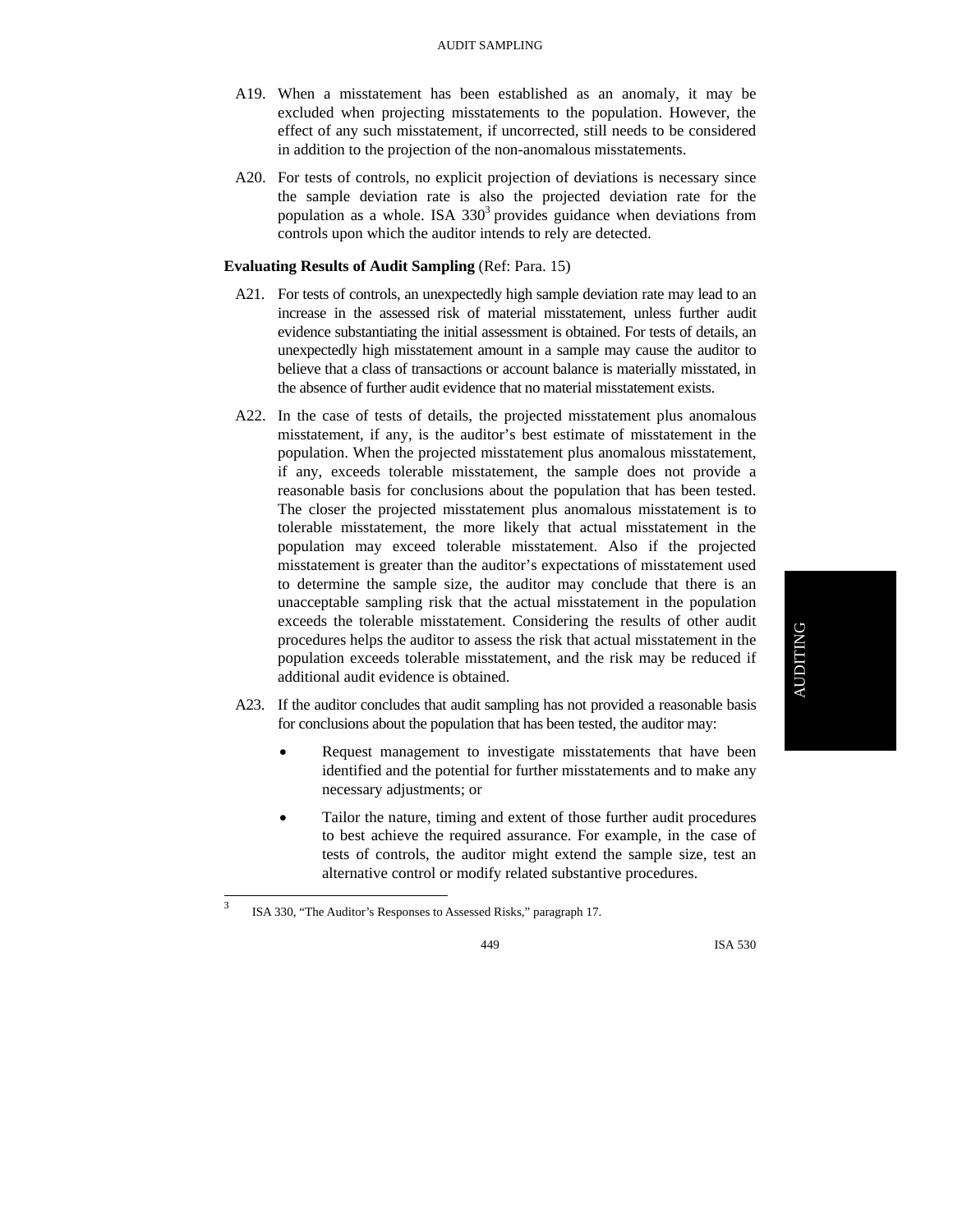## **Appendix 1**

(Ref: Para. A8)

#### **Stratification and Value-Weighted Selection**

In considering the characteristics of the population from which the sample will be drawn, the auditor may determine that stratification or value-weighted selection is appropriate. This Appendix provides guidance to the auditor on the use of stratification and valueweighted sampling techniques.

#### **Stratification**

- 1. Audit efficiency may be improved if the auditor stratifies a population by dividing it into discrete sub-populations which have an identifying characteristic. The objective of stratification is to reduce the variability of items within each stratum and therefore allow sample size to be reduced without increasing sampling risk.
- 2. When performing tests of details, the population is often stratified by monetary value. This allows greater audit effort to be directed to the larger value items, as these items may contain the greatest potential misstatement in terms of overstatement. Similarly, a population may be stratified according to a particular characteristic that indicates a higher risk of misstatement, for example, when testing the allowance for doubtful accounts in the valuation of accounts receivable, balances may be stratified by age.
- 3. The results of audit procedures applied to a sample of items within a stratum can only be projected to the items that make up that stratum. To draw a conclusion on the entire population, the auditor will need to consider the risk of material misstatement in relation to whatever other strata make up the entire population. For example, 20% of the items in a population may make up 90% of the value of an account balance. The auditor may decide to examine a sample of these items. The auditor evaluates the results of this sample and reaches a conclusion on the 90% of value separately from the remaining 10% (on which a further sample or other means of gathering audit evidence will be used, or which may be considered immaterial).
- 4. If a class of transactions or account balance has been divided into strata, the misstatement is projected for each stratum separately. Projected misstatements for each stratum are then combined when considering the possible effect of misstatements on the total class of transactions or account balance.

#### **Value-Weighted Selection**

5. When performing tests of details it may be efficient to identify the sampling unit as the individual monetary units that make up the population. Having selected specific monetary units from within the population, for example, the accounts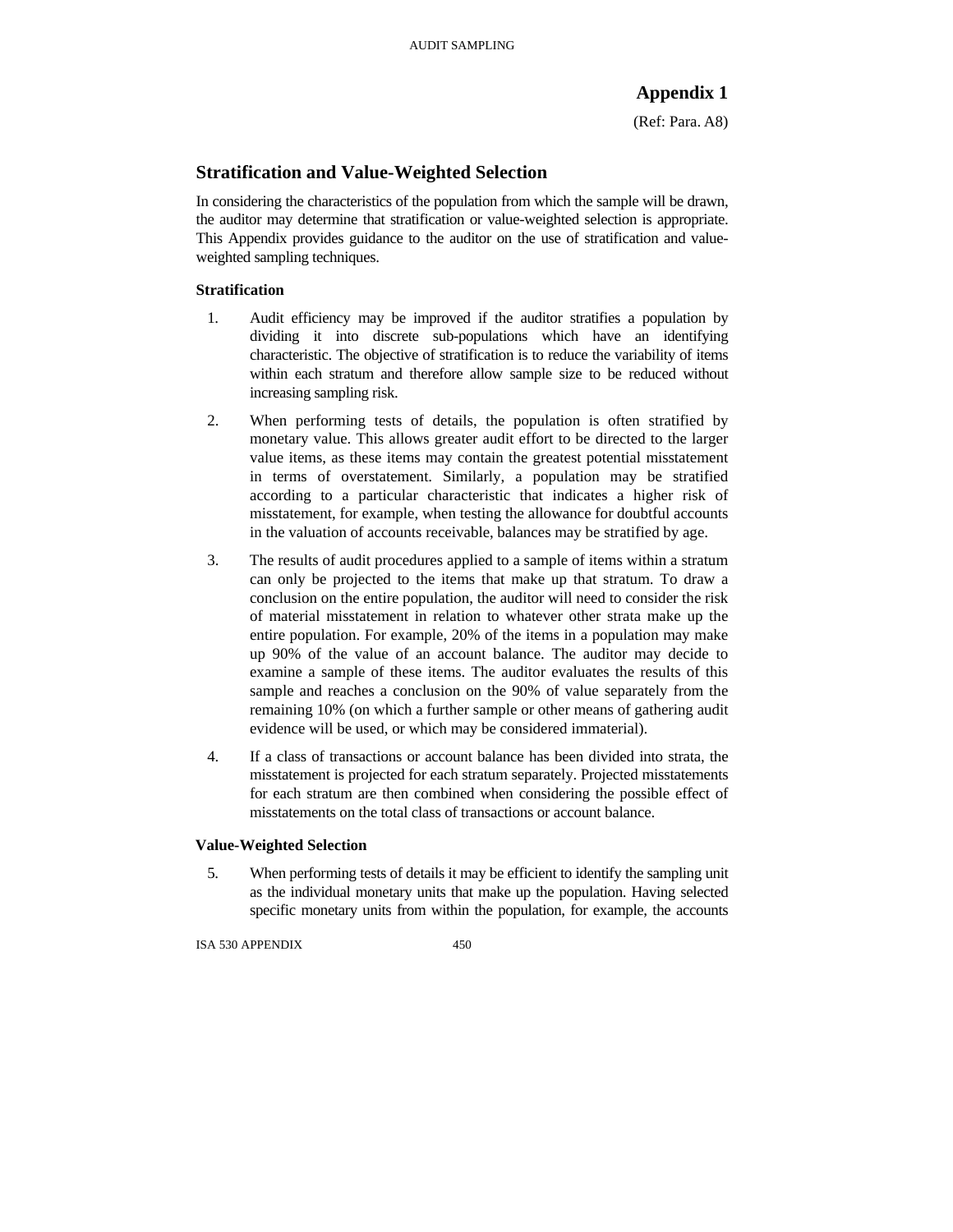receivable balance, the auditor may then examine the particular items, for example, individual balances, that contain those monetary units. One benefit of this approach to defining the sampling unit is that audit effort is directed to the larger value items because they have a greater chance of selection, and can result in smaller sample sizes. This approach may be used in conjunction with the systematic method of sample selection (described in Appendix 4) and is most efficient when selecting items using random selection.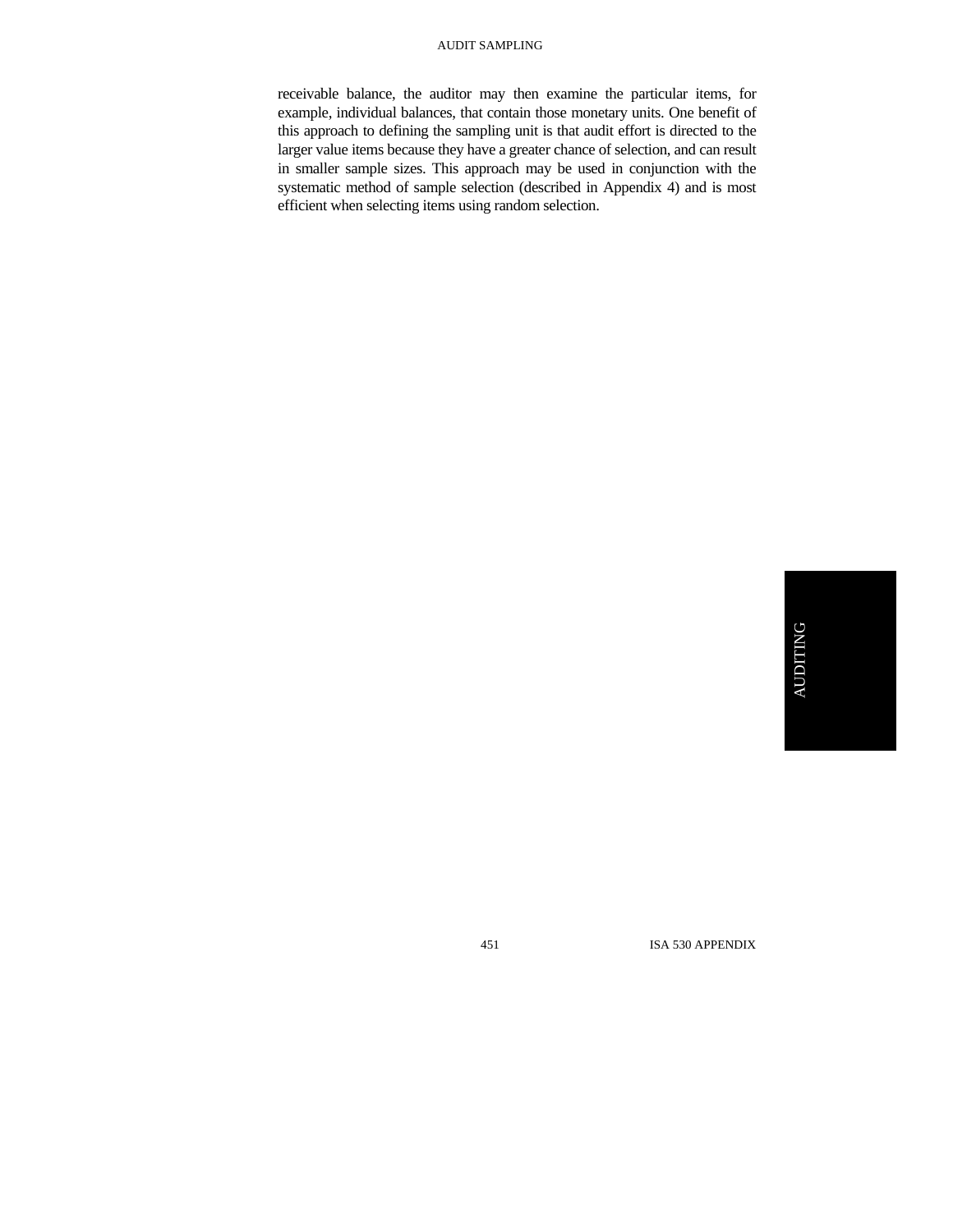# **Appendix 2**

(Ref: Para. A11)

# **Examples of Factors Influencing Sample Size for Tests of Controls**

The following are factors that the auditor may consider when determining the sample size for tests of controls. These factors, which need to be considered together, assume the auditor does not modify the nature or timing of tests of controls or otherwise modify the approach to substantive procedures in response to assessed risks.

| <b>FACTOR</b> |                                                                                                                      | <b>EFFECT ON</b><br><b>SAMPLE SIZE</b> |                                                                                                                                                                                                                                                                                                                                                                                                                                                                                                                                                                                                                                                                                                                                                                      |
|---------------|----------------------------------------------------------------------------------------------------------------------|----------------------------------------|----------------------------------------------------------------------------------------------------------------------------------------------------------------------------------------------------------------------------------------------------------------------------------------------------------------------------------------------------------------------------------------------------------------------------------------------------------------------------------------------------------------------------------------------------------------------------------------------------------------------------------------------------------------------------------------------------------------------------------------------------------------------|
| 1.            | An increase in the<br>extent to which the<br>auditor's risk<br>assessment takes into<br>account relevant<br>controls | Increase                               | The more assurance the auditor<br>intends to obtain from the<br>operating effectiveness of controls,<br>the lower the auditor's assessment<br>of the risk of material misstatement<br>will be, and the larger the sample<br>size will need to be. When the<br>auditor's assessment of the risk of<br>material misstatement at the<br>assertion level includes an<br>expectation of the operating<br>effectiveness of controls, the<br>auditor is required to perform tests<br>of controls. Other things being<br>equal, the greater the reliance the<br>auditor places on the operating<br>effectiveness of controls in the risk<br>assessment, the greater is the extent<br>of the auditor's tests of controls<br>(and therefore, the sample size is<br>increased). |
| 2.            | An increase in the<br>tolerable rate of<br>deviation                                                                 | Decrease                               | The lower the tolerable rate of<br>deviation, the larger the sample<br>size needs to be.                                                                                                                                                                                                                                                                                                                                                                                                                                                                                                                                                                                                                                                                             |
| 3.            | An increase in the<br>expected rate of<br>deviation of the<br>population to be<br>tested                             | <b>Increase</b>                        | The higher the expected rate of<br>deviation, the larger the sample<br>size needs to be so that the<br>auditor is in a position to make a<br>reasonable estimate of the actual                                                                                                                                                                                                                                                                                                                                                                                                                                                                                                                                                                                       |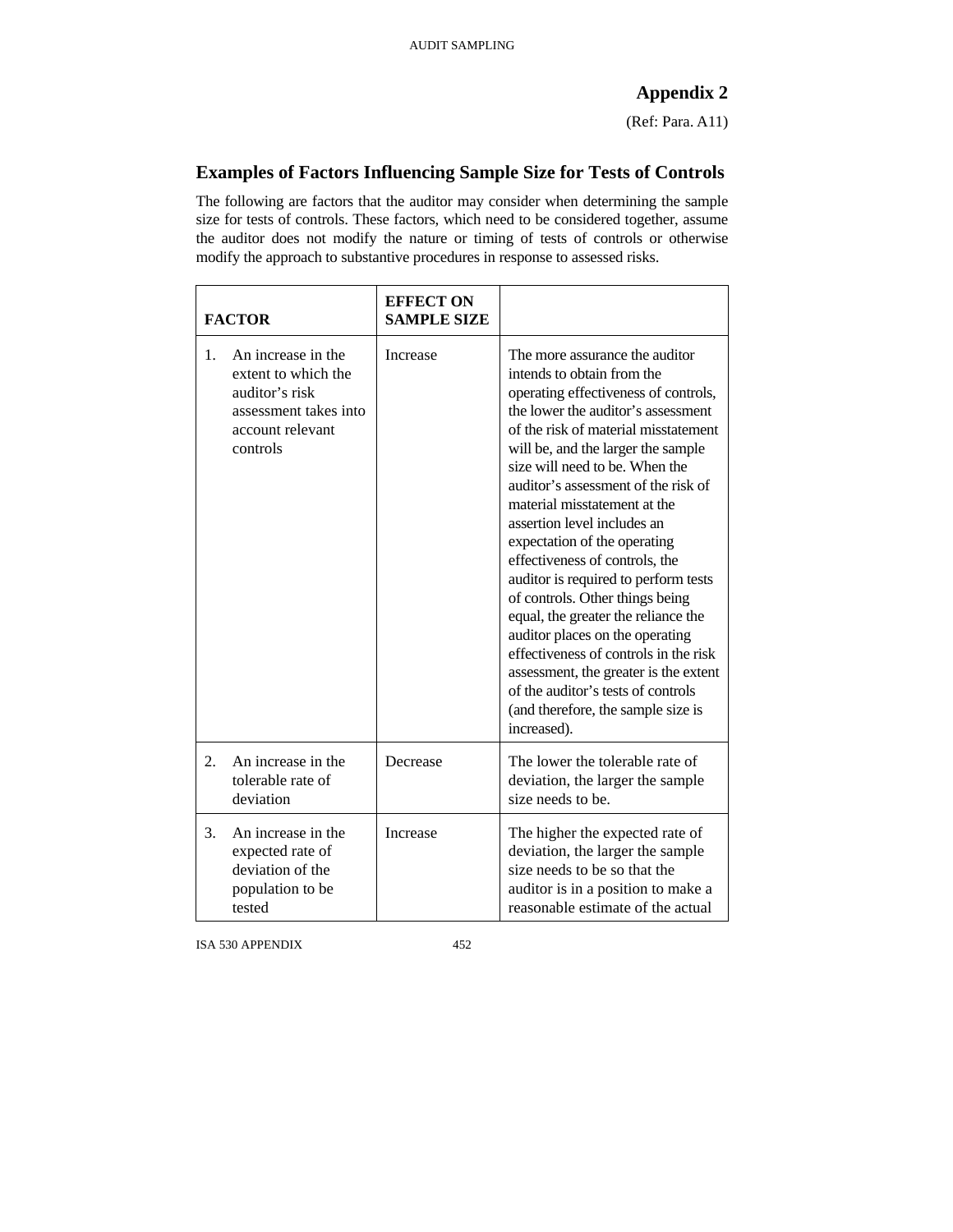|    | <b>FACTOR</b>                                                                                                                                                                          | <b>EFFECT ON</b><br><b>SAMPLE SIZE</b> |                                                                                                                                                                                                                                                                                                                                                                                                                                                                                                                                                                                                    |
|----|----------------------------------------------------------------------------------------------------------------------------------------------------------------------------------------|----------------------------------------|----------------------------------------------------------------------------------------------------------------------------------------------------------------------------------------------------------------------------------------------------------------------------------------------------------------------------------------------------------------------------------------------------------------------------------------------------------------------------------------------------------------------------------------------------------------------------------------------------|
|    |                                                                                                                                                                                        |                                        | rate of deviation. Factors relevant<br>to the auditor's consideration of<br>the expected rate of deviation<br>include the auditor's<br>understanding of the business (in<br>particular, risk assessment<br>procedures undertaken to obtain<br>an understanding of internal<br>control), changes in personnel or<br>in internal control, the results of<br>audit procedures applied in prior<br>periods and the results of other<br>audit procedures. High expected<br>control deviation rates ordinarily<br>warrant little, if any, reduction of<br>the assessed risk of material<br>misstatement. |
| 4. | An increase in the<br>auditor's desired<br>level of assurance<br>that the tolerable rate<br>of deviation is not<br>exceeded by the<br>actual rate of<br>deviation in the<br>population | Increase                               | The greater the level of assurance<br>that the auditor desires that the<br>results of the sample are in fact<br>indicative of the actual incidence<br>of deviation in the population, the<br>larger the sample size needs to<br>be.                                                                                                                                                                                                                                                                                                                                                                |
| 5. | An increase in the<br>number of sampling<br>units in the<br>population                                                                                                                 | Negligible effect                      | For large populations, the actual<br>size of the population has little, if<br>any, effect on sample size. For<br>small populations however, audit<br>sampling may not be as efficient<br>as alternative means of obtaining<br>sufficient appropriate audit<br>evidence.                                                                                                                                                                                                                                                                                                                            |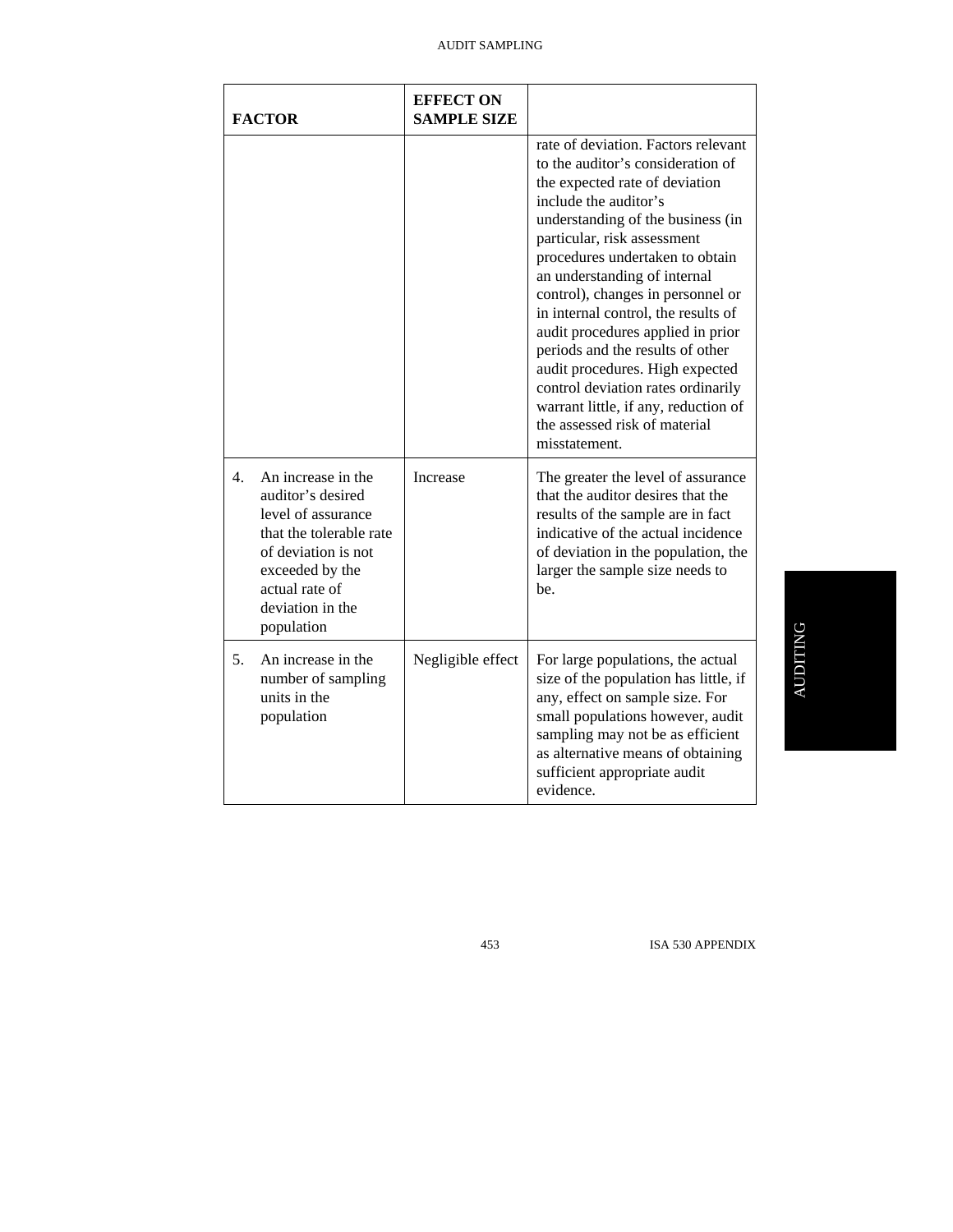# **Appendix 3**

(Ref: Para. A11)

# **Examples of Factors Influencing Sample Size for Tests of Details**

The following are factors that the auditor may consider when determining the sample size for tests of details. These factors, which need to be considered together, assume the auditor does not modify the approach to tests of controls or otherwise modify the nature or timing of substantive procedures in response to the assessed risks.

| <b>FACTOR</b>                                                                                        | <b>EFFECT ON</b><br><b>SAMPLE</b><br><b>SIZE</b> |                                                                                                                                                                                                                                                                                                                                                                                                                                                                                                                                                                                                                                                                                                                                                                                                                              |
|------------------------------------------------------------------------------------------------------|--------------------------------------------------|------------------------------------------------------------------------------------------------------------------------------------------------------------------------------------------------------------------------------------------------------------------------------------------------------------------------------------------------------------------------------------------------------------------------------------------------------------------------------------------------------------------------------------------------------------------------------------------------------------------------------------------------------------------------------------------------------------------------------------------------------------------------------------------------------------------------------|
| An increase in the<br>1.<br>auditor's assessment of<br>the risk of material<br>misstatement          | Increase                                         | The higher the auditor's<br>assessment of the risk of<br>material misstatement, the larger<br>the sample size needs to be. The<br>auditor's assessment of the risk<br>of material misstatement is<br>affected by inherent risk and<br>control risk. For example, if the<br>auditor does not perform tests of<br>controls, the auditor's risk<br>assessment cannot be reduced<br>for the effective operation of<br>internal controls with respect to<br>the particular assertion.<br>Therefore, in order to reduce<br>audit risk to an acceptably low<br>level, the auditor needs a low<br>detection risk and will rely more<br>on substantive procedures. The<br>more audit evidence that is<br>obtained from tests of details<br>(that is, the lower the detection<br>risk), the larger the sample size<br>will need to be. |
| 2.<br>An increase in the use<br>of other substantive<br>procedures directed at<br>the same assertion | Decrease                                         | The more the auditor is relying<br>on other substantive procedures<br>(tests of details or substantive<br>analytical procedures) to reduce<br>to an acceptable level the                                                                                                                                                                                                                                                                                                                                                                                                                                                                                                                                                                                                                                                     |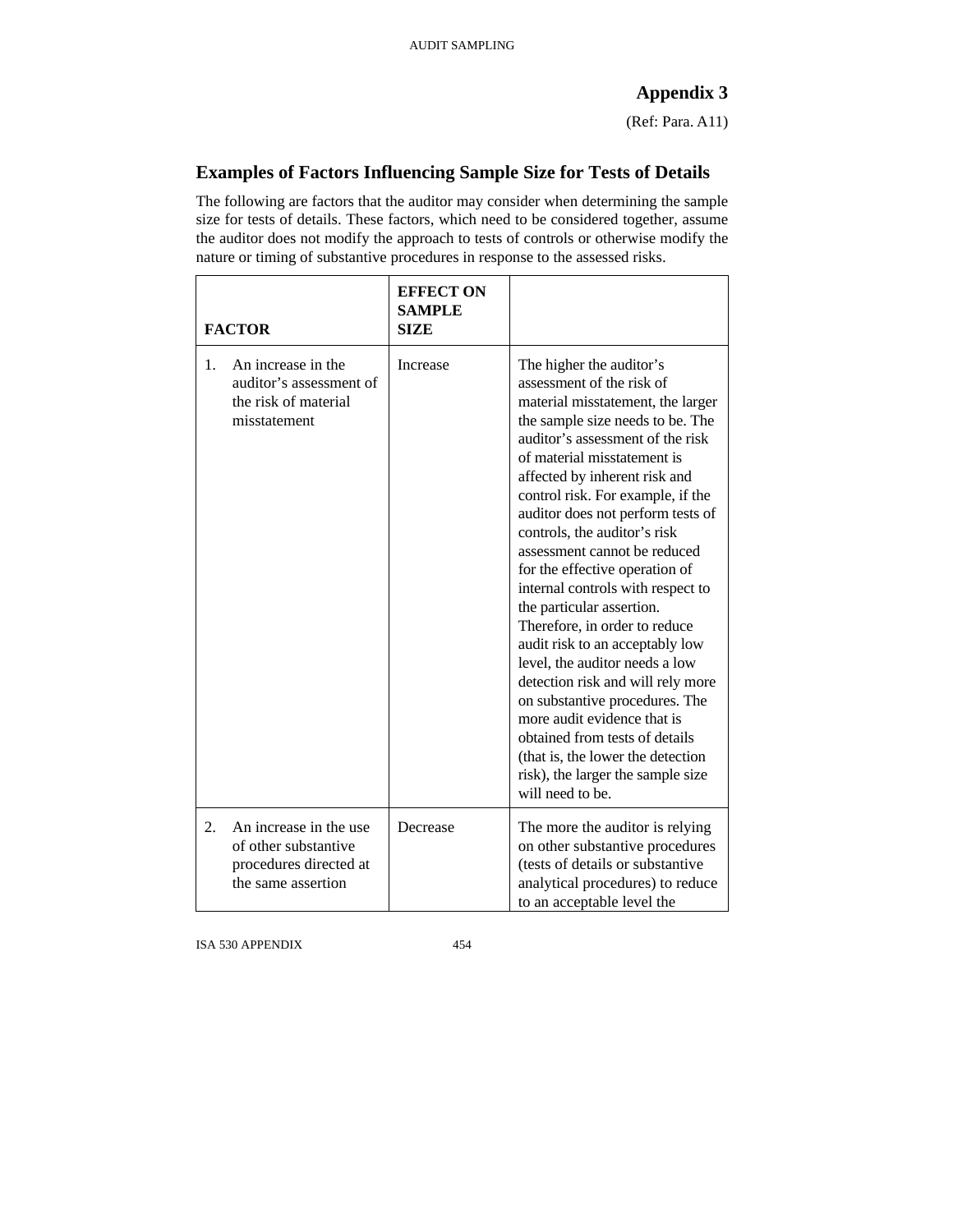|    | <b>FACTOR</b>                                                                                                                                                  | <b>EFFECT ON</b><br><b>SAMPLE</b><br><b>SIZE</b> |                                                                                                                                                                                                                                                                                                                                                                                                                                                                                                                                                                                                                                   |
|----|----------------------------------------------------------------------------------------------------------------------------------------------------------------|--------------------------------------------------|-----------------------------------------------------------------------------------------------------------------------------------------------------------------------------------------------------------------------------------------------------------------------------------------------------------------------------------------------------------------------------------------------------------------------------------------------------------------------------------------------------------------------------------------------------------------------------------------------------------------------------------|
|    |                                                                                                                                                                |                                                  | detection risk regarding a<br>particular population, the less<br>assurance the auditor will<br>require from sampling and,<br>therefore, the smaller the<br>sample size can be.                                                                                                                                                                                                                                                                                                                                                                                                                                                    |
| 3. | An increase in the<br>auditor's desired level<br>of assurance that<br>tolerable misstatement<br>is not exceeded by<br>actual misstatement in<br>the population | Increase                                         | The greater the level of<br>assurance that the auditor<br>requires that the results of the<br>sample are in fact indicative of<br>the actual amount of<br>misstatement in the population,<br>the larger the sample size needs<br>to be.                                                                                                                                                                                                                                                                                                                                                                                           |
| 4. | An increase in tolerable<br>misstatement                                                                                                                       | Decrease                                         | The lower the tolerable<br>misstatement, the larger the<br>sample size needs to be.                                                                                                                                                                                                                                                                                                                                                                                                                                                                                                                                               |
| 5. | An increase in the<br>amount of<br>misstatement the<br>auditor expects to find<br>in the population                                                            | Increase                                         | The greater the amount of<br>misstatement the auditor<br>expects to find in the<br>population, the larger the<br>sample size needs to be in order<br>to make a reasonable estimate<br>of the actual amount of<br>misstatement in the population.<br>Factors relevant to the auditor's<br>consideration of the expected<br>misstatement amount include<br>the extent to which item values<br>are determined subjectively, the<br>results of risk assessment<br>procedures, the results of tests<br>of control, the results of audit<br>procedures applied in prior<br>periods, and the results of other<br>substantive procedures. |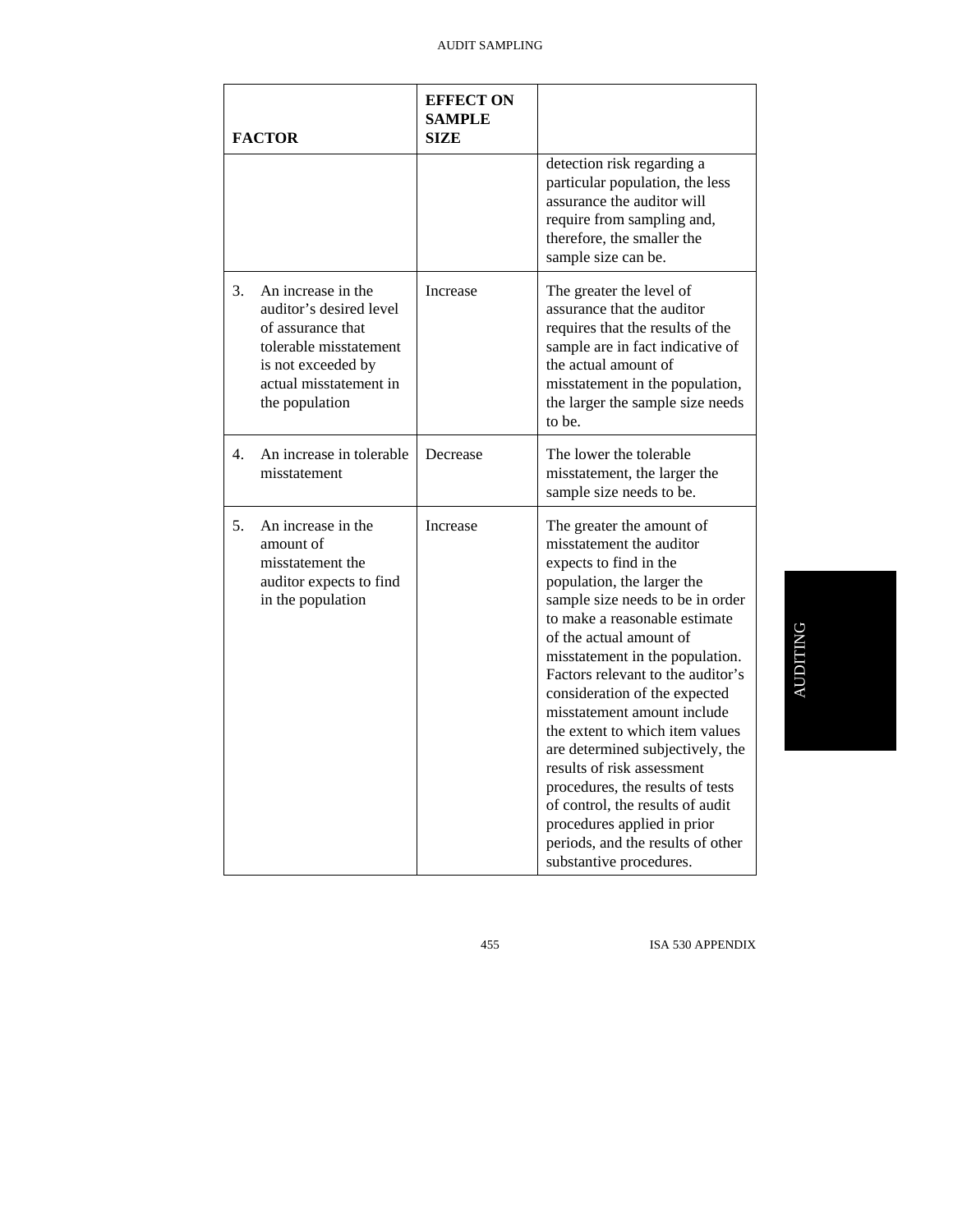| <b>FACTOR</b> |                                                         | <b>EFFECT ON</b><br><b>SAMPLE</b><br><b>SIZE</b> |                                                                                                                                                                                                                                                                                                                                                                                                                                                                                                                                                                                                                                                                         |
|---------------|---------------------------------------------------------|--------------------------------------------------|-------------------------------------------------------------------------------------------------------------------------------------------------------------------------------------------------------------------------------------------------------------------------------------------------------------------------------------------------------------------------------------------------------------------------------------------------------------------------------------------------------------------------------------------------------------------------------------------------------------------------------------------------------------------------|
| 6.            | Stratification of the<br>population when<br>appropriate | Decrease                                         | When there is a wide range<br>(variability) in the monetary<br>size of items in the population,<br>it may be useful to stratify the<br>population. When a population<br>can be appropriately stratified,<br>the aggregate of the sample<br>sizes from the strata generally<br>will be less than the sample size<br>that would have been required<br>to attain a given level of<br>sampling risk, had one sample<br>been drawn from the whole<br>population.                                                                                                                                                                                                             |
| 7.            | The number of<br>sampling units in the<br>population    | Negligible<br>effect                             | For large populations, the actual<br>size of the population has little,<br>if any, effect on sample size.<br>Thus, for small populations,<br>audit sampling is often not as<br>efficient as alternative means of<br>obtaining sufficient appropriate<br>audit evidence. (However,<br>when using monetary unit<br>sampling, an increase in the<br>monetary value of the<br>population increases sample<br>size, unless this is offset by a<br>proportional increase in<br>materiality for the financial<br>statements as a whole [and, if<br>applicable, materiality level or<br>levels for particular classes of<br>transactions, account balances<br>or disclosures].) |